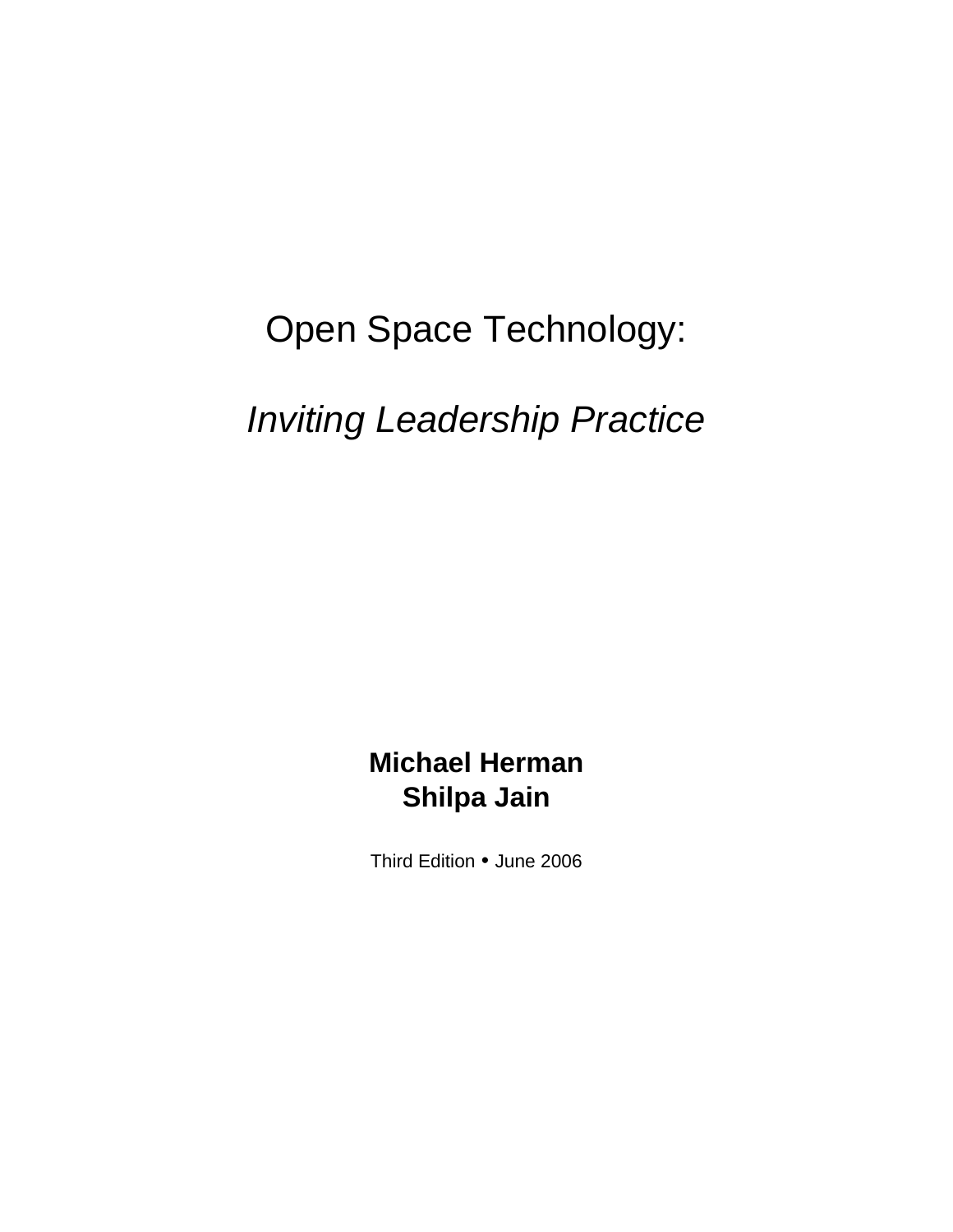# **Open Space Technology: Inviting Leadership Practice**

What is Open Space Technology? How does it work? How is it evolving and where does it seem to be leading us? Shilpa Jain brings these and other questions to Michael Herman, who has been learning and contributing, facilitating and teaching Open Space, as his primary professional practice for more than 10 years. We open with a review of the basics and finish with some brand new thinking about how Open Space and other meeting methodologies ultimately dissolve and evolve into *inviting leadership practice*.

# *What is Open Space Technology?*

Open Space Technology is one way to enable all kinds of people, in any kind of organization, to create inspired meetings and events. Over the last 20 years, it has also become clear that opening space, as an intentional leadership practice, can create inspired organizations and communities, where ordinary people work together to create extraordinary results with regularity.

In Open Space meetings, events and organizations, participants create and manage their own agenda of parallel working sessions around a central theme of strategic importance, such as: What is the Future of Our \_\_\_\_\_ (Project, Department, Organization, Community): Issues and Opportunities for \_\_\_\_ (Healing Conflict, Planning Strategy, Moving Forward, Making Changes).

With groups of 5 to 1000 -- working in one-day workshops, three-day conferences, or the regular weekly staff meeting -- the common result is a powerful, effective connecting and strengthening of what's already happening in the organization: planning and action, learning and doing, passion and responsibility, participation and performance.

#### *When and Why Use Open Space?*

 $\overline{a}$ 

 $\overline{a}$ 

Open Space works best when the work to be done is complex, the people and ideas involved are diverse, the passion for resolution (and potential for conflict) are high, and the time to get it done was yesterday. It's been called passion bounded by responsibility,

*Michael Herman is an internationally recognized leader in the practice of Open Space, offering Open Space training, coaching and facilitation. www.michaelherman.com, www.openspaceworld.org, and www.invitingleadership.com.*

*Shilpa Jain is a leader of Shikshantar: The People's Institute for De-colonizing Education and Development in Udaipur, Rajastan, India, www.swaraj.org/shikshantar.*

*This work is offered under a Creative Commons license (www.creativecommons.org) that invites reproduction and sharing of this work in its entirety, no derivative works, for non-commercial use only, with full attribution and contact information included.*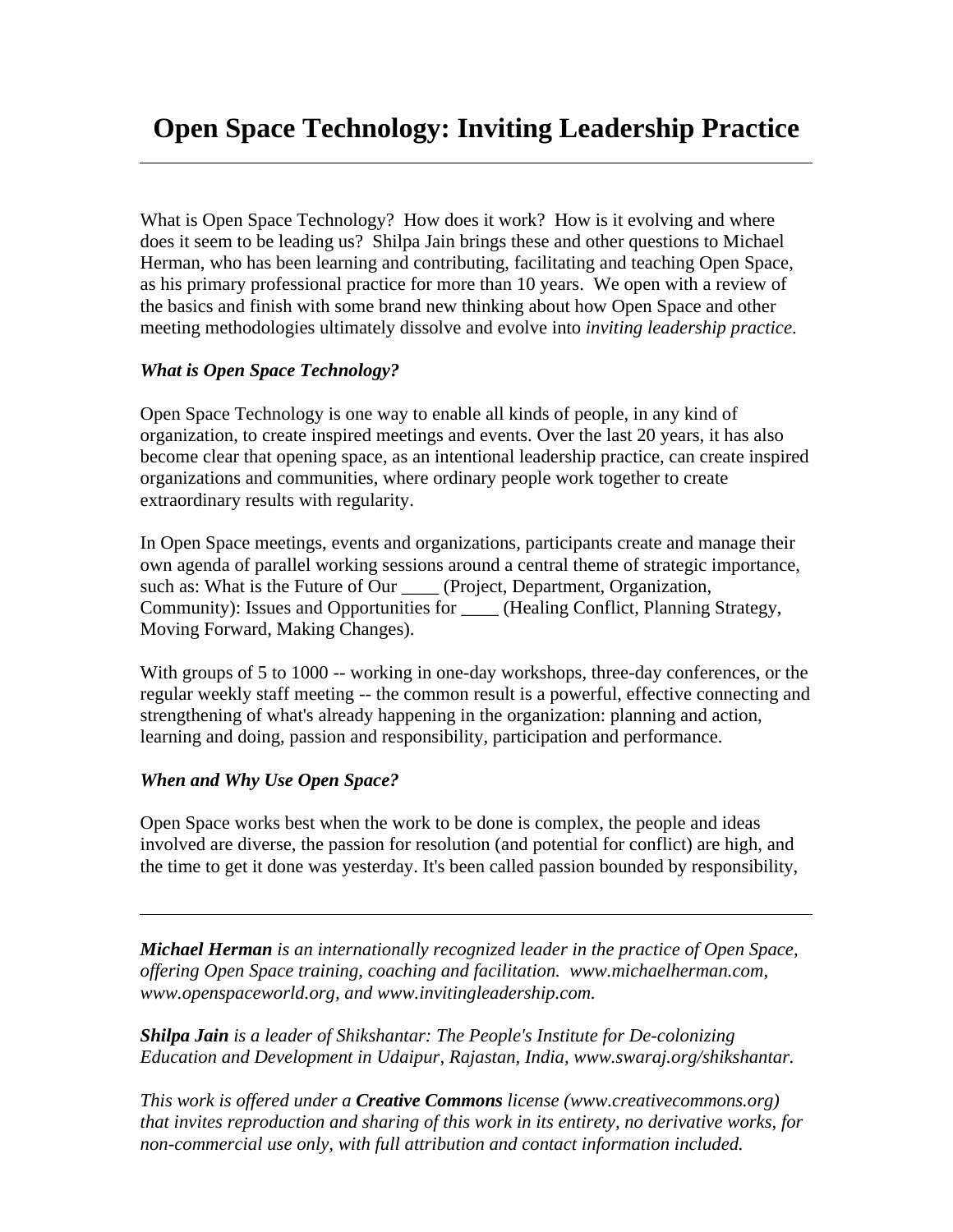the energy of a good coffee break, intentional self-organization, spirit at work, chaos and creativity, evolution in organization, inviting leadership, and a simple, powerful way to get people and organizations moving -- when and where it's needed most.

And, while Open Space is known for its apparent lack of structure and welcoming of surprises, it turns out that the Open Space meeting or organization is actually very structured -- but that structure is so perfectly fitted to the people in the room and the work at hand, that it goes unnoticed in its proper role of supporting (not blocking) best work. In fact, the stories, plans and outcomes created in Open Space are generally more complex, more robust, more durable -- and can move a great deal faster than expert- or management-driven designs.

# *How did you get involved with Open Space?*

After business school and financial consulting work, I began working and training as an experiential educator, leading youth and adult courses with Outward Bound. One of my mentors, a brilliant educator and learning guide, referred me to the Harrison Owen's "User's Guide" for Open Space Technology. It resonated deeply. I remember that reading it felt like it changed how I sat in my chair. My whole body settled a bit, relaxed, recognizing that this was how things worked when they really worked. Easily, effortlessly, and powerfully effective.

I followed a rapid string of lucky, synchronistic meetings and referrals to a conference in Philadelphia that was being conducted in Open Space. By then, I'd been through years of facilitator training and was experienced with many models for organizing and leading. At that time, I was struggling a bit with the some paradoxes or conflicts implied by some other well-known large-group methods for facilitating change, so I convened a breakout session called "Imposing Democratic Self-Organization." Recognizing the impossibility of this statement, I added "...or How Do We Teach Responsibility?"

As it turns out, unbeknownst to me, Harrison Owen was in the room. I posted my topic for the first session and he showed up with a handful of others. I told a rather long story of my struggle with this question of how to make self-organization and responsibility happen. Harrison's response was immediate: "I don't (make anything happen)," he said. "I just look around for what's working and then ask people how we might grow more of that." I recognized the power and wisdom of this immediately.

Later, in that same conversation, Harrison also said that he hoped that, in a few years, nobody would be talking at all about "Open Space" because it would come to be simply the way we do business. It wouldn't be a method or technique, but a regular, everyday practice of asking our most important community or strategic questions and inviting anyone who had real passion and a willingness to take some responsibility to gather, work and address together the issues involved.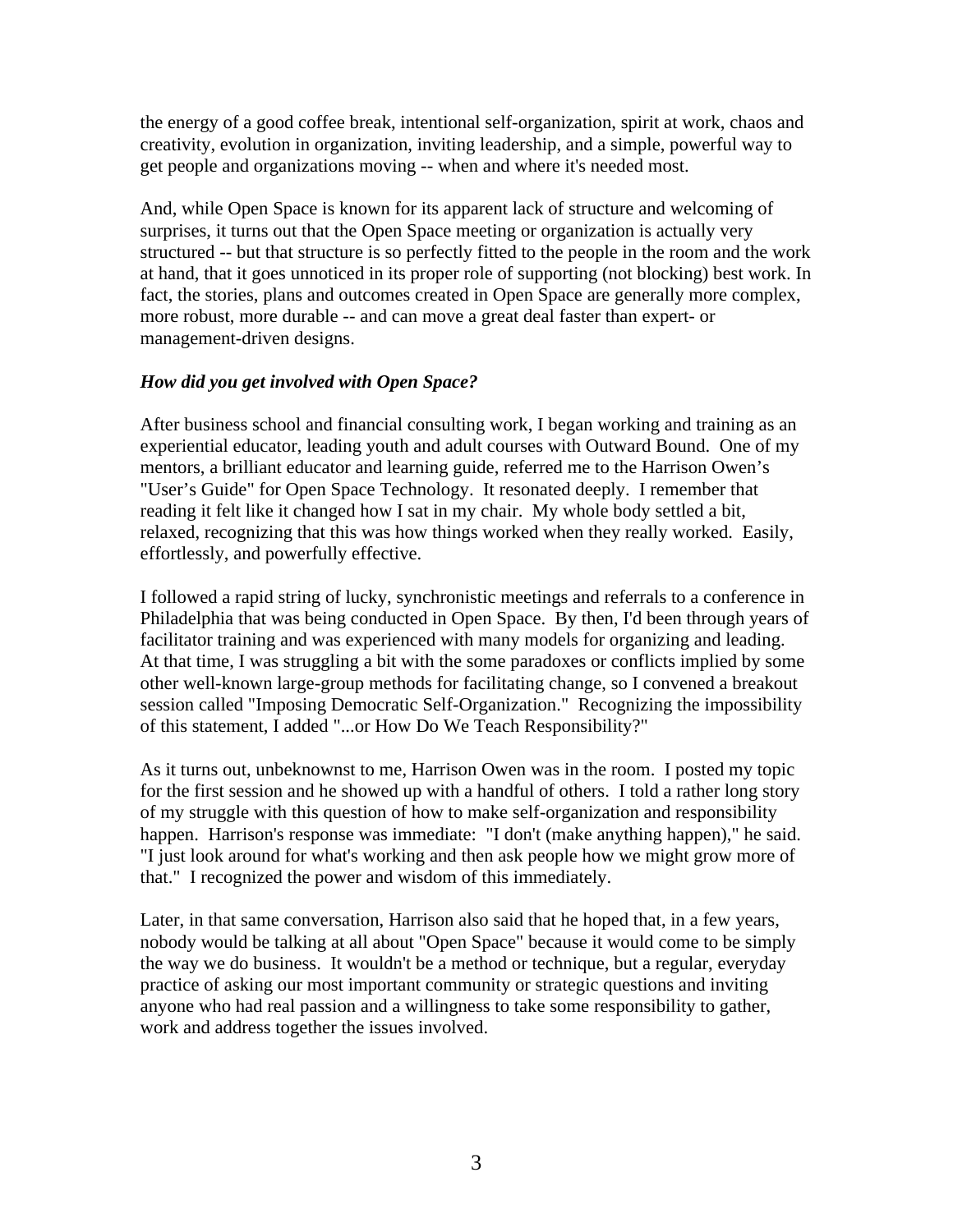#### *So how does an Open Space meeting work?*

Imagine that you're sitting in a circle of friends, colleagues and perhaps some strangers, too. It might be just a dozen of you for a one-day working conversation, but perhaps it's 120 or even as many as 1200 gathered for a 2 1/2-day strategic conference. However many are here and wherever we might be, our chairs are certainly set in one large circle. Even if the circle has several concentric circles, the room is set, from the start, so that everyone can see and hear everyone else.

The middle of the circle, even if it's very large, is empty and open. There are no tables or podiums, but you can see that there are quarter sheets of flipchart paper and markers on the floor in the center. Then you notice that someone has apparently already been busy with these markers, as there are handwritten posters hung on every wall...although there is a large (and a little suspicious) blank area that fills most of one wall under a banner that says, simply, "MARKETPLACE."

Everyone in the circle is here because they've been invited and then have chosen for themselves to be here, because the theme or issue or question at hand is something they have real passion about -- and because they see this gathering as a unique opportunity for connecting with others who are eager to learn about, plan for, and take action in an area that they see as critical to the success of their own interests, the work of their organization(s), and/or their relationships with colleagues, customers or suppliers.

#### *Tell us more about the invitation.*

Even as it raises urgent, complex, or conflicted issues, the invitation to an Open Space meeting or event is usually very simple, perhaps just a page or so, maybe a short email, a postcard, or even something posted on a bulletin board. It should speak as directly and truthfully as possible, piercing to the heart of what's working, what's possible, and what's needed now in some area of real importance.

It's not an invitation for the grumblers in any crowd to complain about or even "solve" problems. Indeed, the best invitations are not about "problems" at all, but rather about co-creating something that really want to be a part of. This doesn't mean that it denies or in any way minimizes the importance of existing problems, only that it seeks to focus attention on current strengths and assets -- and invites people who really care to work together to create more of them, to address real needs and desires. In this way, the invitation embraces and appreciates the heart of whatever the issues might be, and the hearts of the people who care about those issues.

We should note here that Open Space, and Inviting Leadership can only fail for two reasons: if people show up with no passion (but why would they come if they didn't care?) -- or if somebody tries to control the process in order to achieve some sort of predetermined "solutions." The commitment to openness, passion and responsible selforganization begins with the invitation process itself and the heart of leadership. It matters that the people ''doing'' the inviting are also attempting to ''be'' inviting, as well.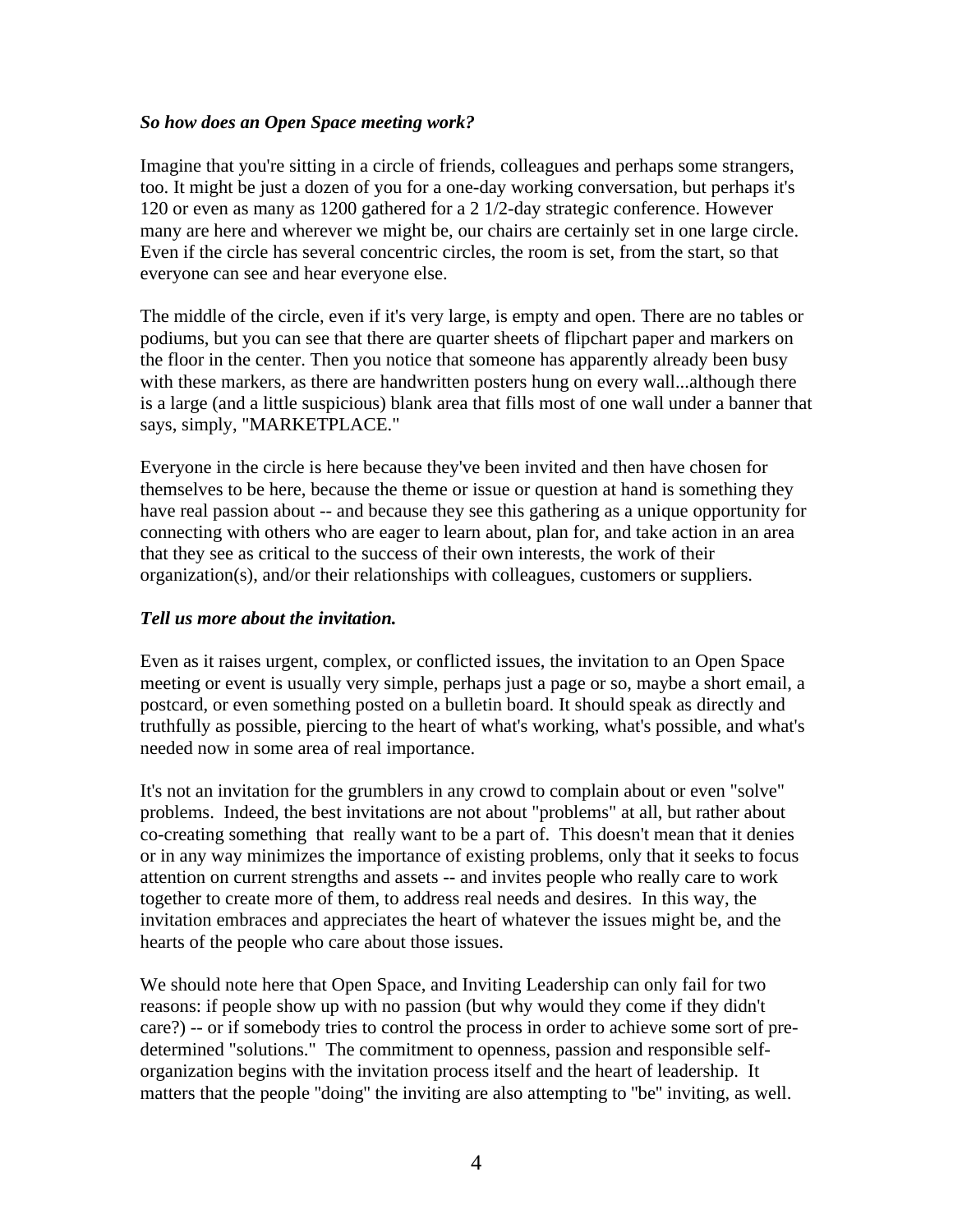So coming back to our imaginary event, the theme or purpose on which we've been invited to work is open, broad, and demands a creative, collective response. The invitation was extended to a diverse group of stakeholders and clearly stated the circumstances and parameters for our work here. And, to the greatest extent possible, everyone here is participating voluntarily, because they know that they have something to learn or contribute to the work we need to do. At this point, most people have some palpable sense of inclusion, excitement, challenge, and power, even though nobody really knows what is going to happen next.

# *So that's the set-up. What happens next?*

It's common practice to "Open the Space" by ringing a small set of tibetan templebells whose unique chiming gently and effectively pierces every conversation, even if the group is several hundred strong. This immediately invites and focuses everyone's attention on the person with the bells, who is standing with another person who nearly everyone in the room knows, or knows of.

The familiar person is the leader of the sponsoring or planning group. She introduces herself, welcomes everyone into the meeting and into the circle, perhaps adding a very brief word about how and why we've all come together today. Then she introduces the bell ringer as the meeting facilitator and takes a chair in the circle with everyone else.

The facilitator begins with an invitation to do what we've already been doing, looking around the room, seeing who's here, signaling good morning to the people you know and taking notice of any faces new to you. The theme is restated and briefly explained, perhaps a short story of how we got here, with the reminder that everyone you now see in the circle is here because they care about some aspect of this theme -- and have chosen to be here, to learn from and contribute to the work at hand.

The facilitator also explains that the big, empty, MARKETPLACE wall is, in fact, our agenda. He acknowledges that it is a giant empty space, but reassures us that it will, within the hour, be filled with discussion topics related to the theme. He makes it very clear that all of these breakout session topics will be proposed by us, the people now sitting in the circle.

#### *Isn't there more structure to Open Space?*

There are Four Principles and one Law which appear on posters around the room. These are very briefly explained by the facilitator in the spirit of orienting hints rather than rules of conduct.

# **The Four Principles:**

"Whoever comes is the right people" acknowledges that the only people really qualified or able to do truly great work on any issue are those who really care, and choose freely for themselves, to be involved. We work with who's here.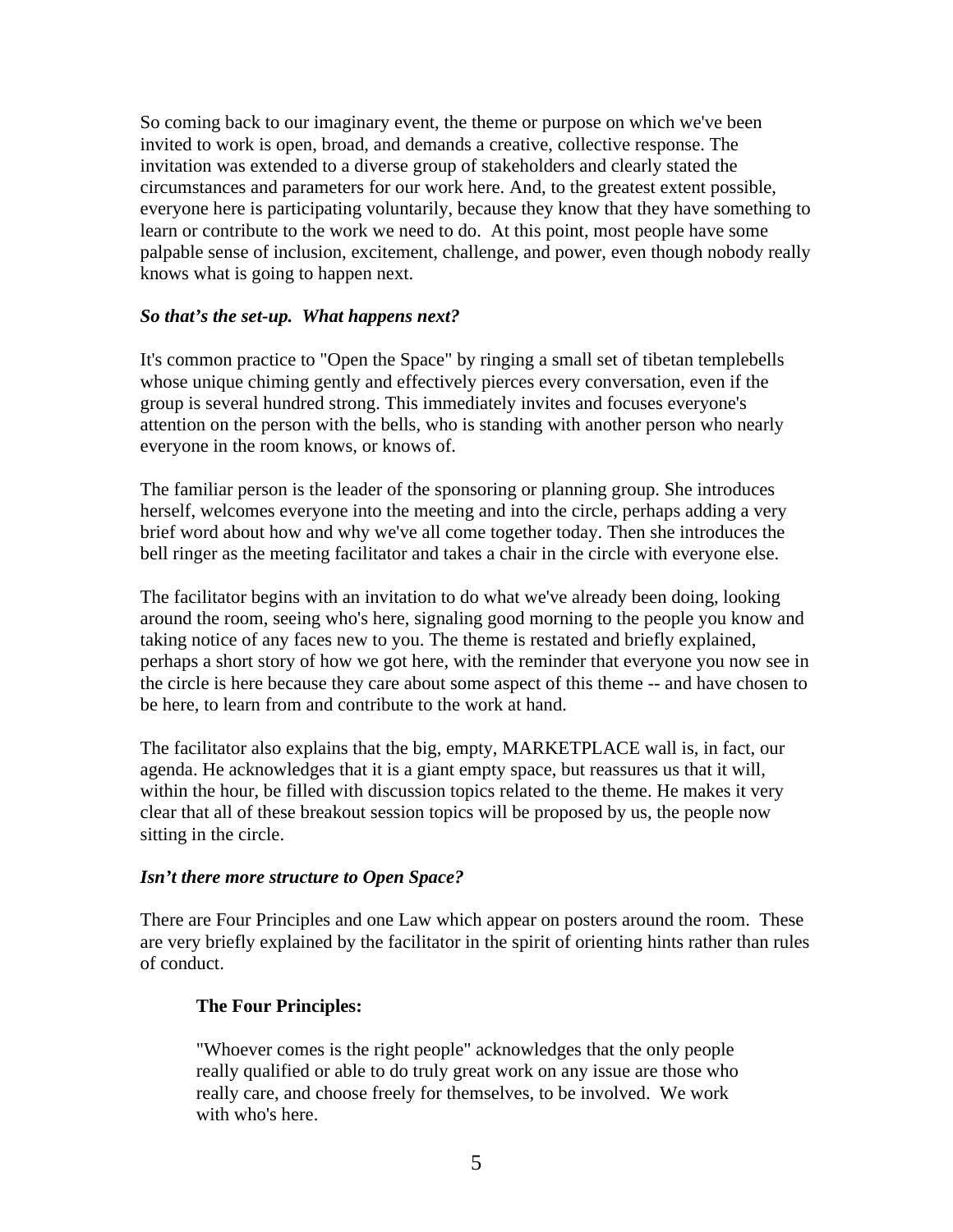"Whenever it starts is the right time" recognizes that spirit and creativity don't run on the clock, so while we're here, we'll all keep vigilant watch for great ideas, new insights, and moments of readiness, because they can happen at anytime. We will work what's ready.

"Whatever happens is the only thing that could have" allows everyone to let go of the could haves, would haves and should haves, so that we can give our full attention to the reality of what is happening, is working, and is possible right now. We will work on what we can change.

"When it's over, it's over" acknowledges that you never know just how long it'll take to deal with a given issue, and reminds us that getting the work done is more important than sticking to an arbitrary schedule. We will do the work, not the time.

Taken together, these principles say "work hard, pay attention, but be prepared to be surprised!"

#### **The Law of Two Feet**

It might sound like a rule to be followed, but it's actually more like the Law of Gravity, describing a basic reality. It says simply that you, and only you, know when you are learning or contributing as much as you can to the work that must be done. It reminds you to use your two feet, or whatever else you use to get around with, to go where you need to go and do what you need to do. Sometimes it's also called the Law of Mobility.

If at any time today, you find that you are not learning or contributing, you have the right and the responsibility to move... find another breakout session, visit the food table, take a walk in the sunshine, make a phone call -- but DO NOT waste time. If your mind wanders, take your body with it -- keep working, keep moving, but stay whole!

These few bits simple bit of "structure" makes everyone fully responsible for the quality of their own experience. It creates bumblebees who buzz from session to session, crosspollinating and connecting pieces of the work. It creates butterflies who may not join any formal sessions, choosing instead to float at the edges. They create the space for everyone to appreciate the energies and synergies unfolding in the work of the conference. Sometimes the most amazing solutions seem to come out of nowhere – so that's where butterflies tend to look for them.

After a quick logistical review, the facilitator invites anyone who's ready to come to the center of the circle, get a marker and a sheet of paper, and write down their burning question, passionate issue, or great idea. To the surprise of many, a number of people spring from their chairs and are quickly on all fours in the center of the circle, scribbling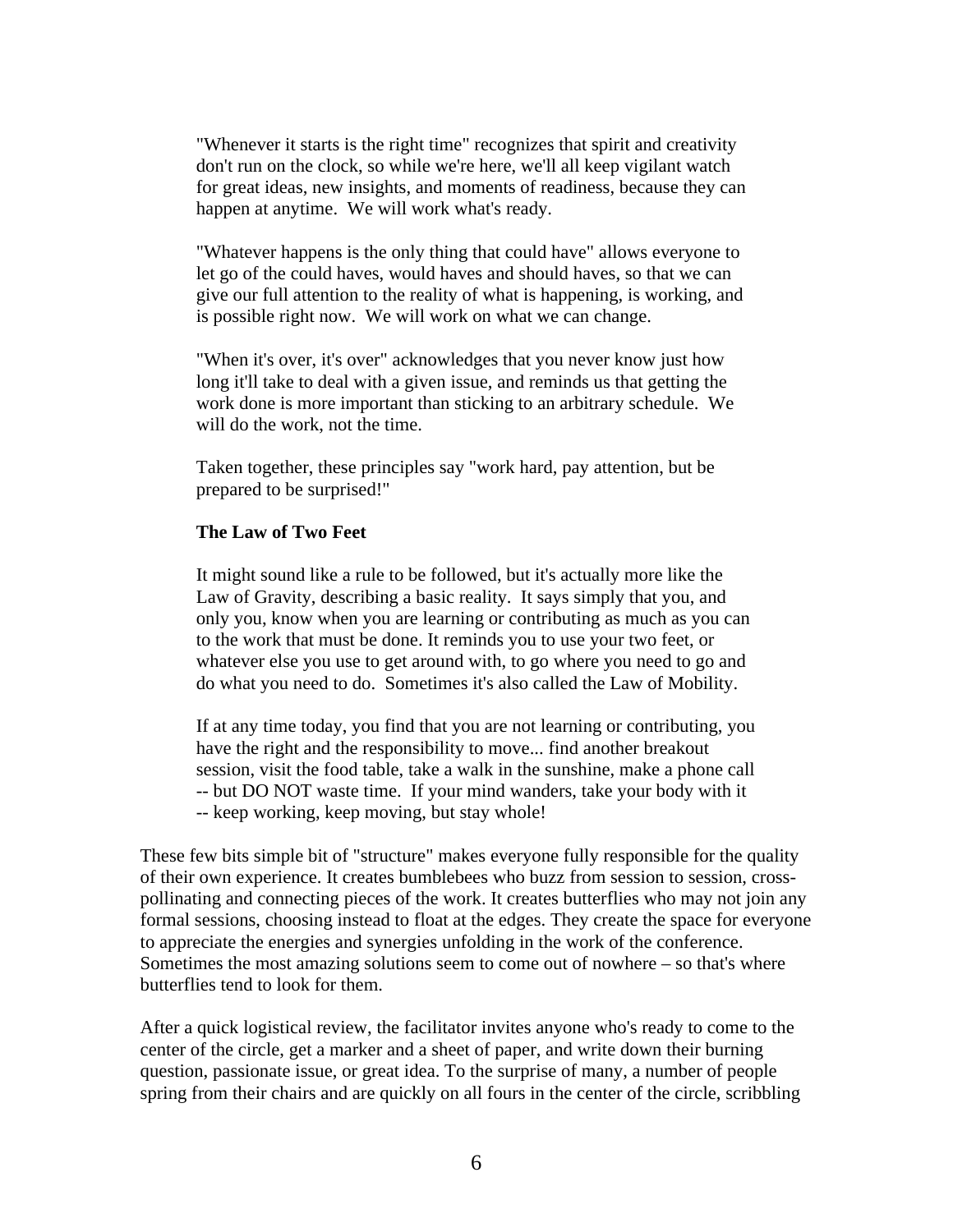their offerings. In one event I did, participants actually ran for the markers and paper. I kept a copy of the conference video just to prove it!

As each person finishes, they read their issue(s) out loud. These aren't speeches; just simple announcements. "My name is \_\_\_\_\_, my issue is \_\_\_\_\_," and we're on to the next one, while they tape their sheet to the wall and assign it a place and a time (from a pre-arranged set of space/time choices). This is how even very large groups can create two or three days of agenda in just one hour. As the wall fills, those who were at first surprised, find words for their issue and grab a marker. And then, as fast as it started, it's done. "Buy in" has been accomplished, the agenda is full of real issues, each one has someone to lead it.

# *Once the agenda is created, how do you proceed?*

In this simple way, in something more or less than one hour, we have opened the heart of the organization, invited everyone to focus on what is most important, and established just enough structure to support the flow of people and information. Having done the impossible in the first hour, the energy level is pretty high now.

The people are ready to get to work on the details, to make good on this opportunity. The facilitator gives a few more instructions and the whole group moves to the wall and signs up for the sessions they want to attend. Minutes later, the first sessions start without any announcement or instructions, because everybody knows where they need to be.

The large opening circle dissolves and evolves into so many smaller working circles, in the corners of the room or in separate breakout spaces, each working on some important part of the main theme. Every session has been proposed by someone who really cares about that item and has taken responsibility for making sure it gets addressed. In longer meetings, the convener is also responsible for recording the main points and conclusions reached in his or her session.

As the first sessions finish, at roughly the scheduled time, the second sessions begin. If the first issues are not fully resolved in one session, people will often keep working, or schedule a sequel session. Some people have spent the entire 1 1/2-hour session on one topic; others have bumblebee'd or butterflied around, connecting different issues.

Everything is moving -- people, ideas, resources, beliefs, relationships -- but it all revolves and relates to the purpose stated in the invitation. The process ebbs and flows, and the work continues, session after session. In multi-day meetings, everyone also assembles in the morning and evening for short "news" sessions, where things like new sessions, major breakthroughs, and dinner plans can be announced easily.

In some events, especially longer events, the proceedings are captured by computer. The person who convenes a session also takes responsibility for capturing the notes and typing them into the computer. The rule-of-thumb is that one day in Open Space will get you a lot of great discussion, two days will give you time to capture what happens in a typed proceedings document, and a third day (usually a half-day) will allow a more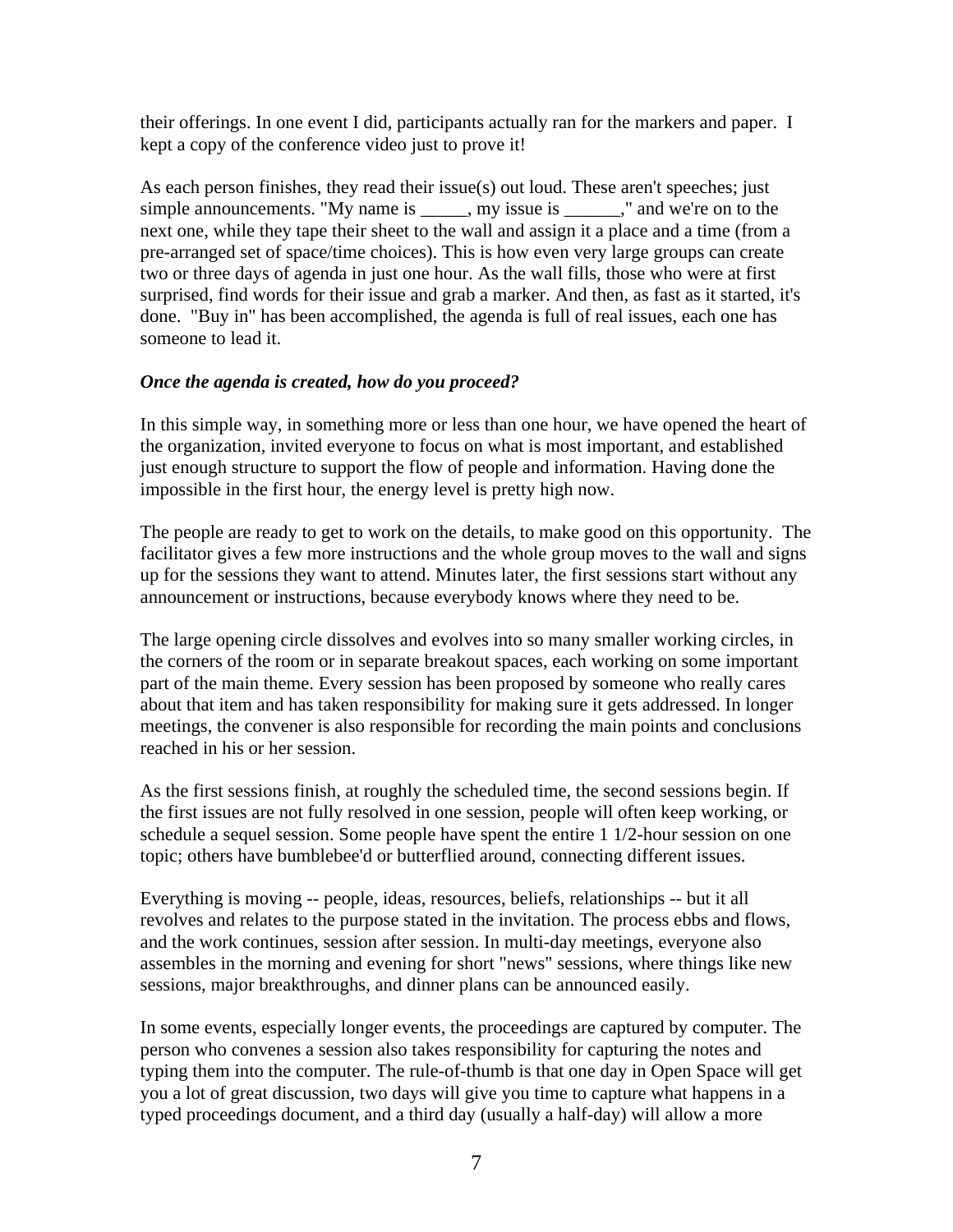formal convergence to specific plans for immediate action. Sometimes smaller groups can work faster, but the overnight "soak time" does make a difference, letting the dust settle and clarity shine through.

#### *What do we get at the end of an Open Space day?*

Despite the uncertainty about what issues will ultimately be posted, what the agenda and action plans will ultimately look like, there are some things that we know for sure when we begin our journey in Open Space with a first invitation and meeting:

1. All of the issues that are MOST important to the participants will be raised.

2. All of the issues raised will be addressed by those participants most qualified and capable of getting something done on each of them.

3. In a time as short as one or two days, all of the most important ideas, discussion, data, recommendations, conclusions, questions for further study, and plans for immediate action will be documented in one comprehensive report -- finished, printed and in the hands of participants when they leave.

4. When appropriate and time is allowed for it, the total contents of this report document can be focused and prioritized in a matter of a few hours, even with very large groups (100's).

5. After an event, all of these results can be made available to an entire organization or community within days of the event, so the conversation can invite every stakeholder into implementation -- right now.

6. AND... results like these can be planned, implemented and sustained faster and more easily than any other kind of so-called "large-group intervention." It is literally possible to accomplish in days and weeks what some other approaches take months and years to do.

It really is as simple, and challenging as that. One or several leaders put out a direct and open invitation. The people show up, and after only the briefest of introductions, they identify all kinds of issues and opportunities, invitations to conversations with neighbors and colleagues, that they themselves take direct, personal responsibility for addressing.

When the participants capture their notes from their conversations, they are published and shared -- as invitations to action. Then, some of those actions almost always include putting out more invitations to new meetings and events. In this way, an Open Space meeting can start a powerful and productive cycle, an ongoing process, that is inviting - in its essential spirit and its literal practice. And as we'll see, as facilitators and leaders, inviting is also something we can both do and become.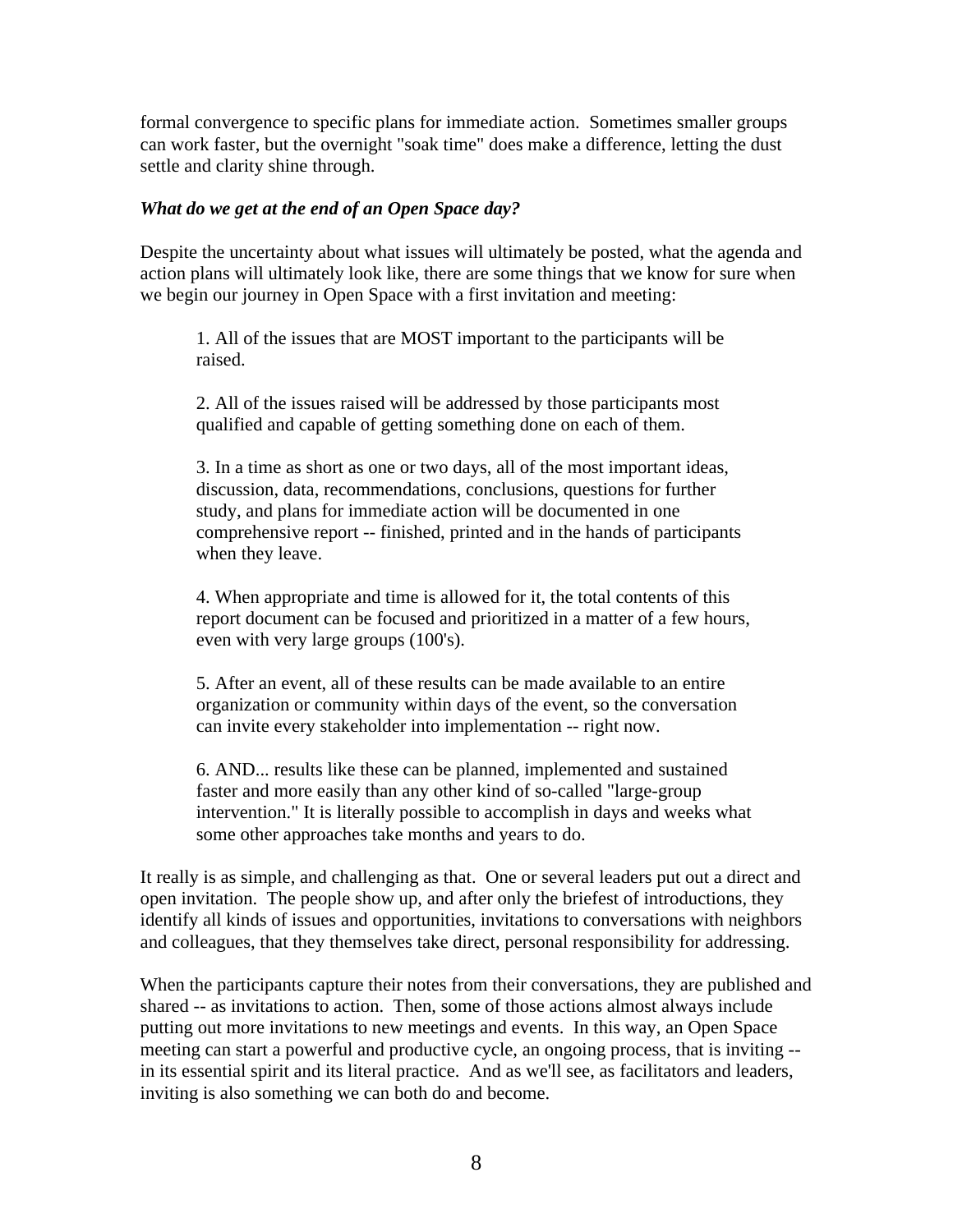#### *How has Open Space been evolving, in practice?*

I have been labeled over the years as both an Open Space "purist" and an active designer of "hybrid" spaces. I have worked to identify for myself and share with others the "essence" of the method that is Open Space Technology. At the same time, I have managed to use these insights to "Open Space" in ways that true purists have sometimes questioned.

The "standard" form of Opening Space is a 2.5-day process, but I've done half-days and one-days. I've done series of sessions, three consecutive evenings in a community dealing with a failing school system, for instance, or four 1.5-hour sessions sprinkled throughout a Fortune 150 company's four-day global strategic leadership and planning summit. I've created online conferences and "marketplaces" for ideas and conversations that embody the whole of the spirit, if not every letter of the method that is OST.

In the early days, Harrison Owen's "User's Guide" suggested that OST meetings could be finished with computerized voting. He used some relatively simple software to collect, tabulate and graph 100's of participant priorities as "votes" in about an hour on the last day. Then action plans would be created for the top-voted issues. This process was dubbed "convergence" and it was designed to take all of the energy and "diverging" creativity unleashed in the first two days of Open Space and "converge" it back into a short list that "managers" could deal with.

Since then, the world has changed, and I think our collective ability, and also our technology, to handle ongoing chaos and turbulent progress has increased. Especially in community groups and organizations, there isn't necessarily any need or benefit to "converging" all that energy into a few issues or controlled management. On the contrary, if there is passion and responsibility in any area, it's best that folks DO something with that – even if it means that the group ends up with more than a manageable "short list" of projects going forward. It's all good to have the learning and contributing continue!

Recognizing this, some of us have developed and practiced what we've called "nonconvergence" where we simply Open the Space again at the end of an OST conference or meeting. We open for the next round of questions, open for a more focused set of issues, open for a more practical set of "actions" that could be initiated and followed up on after the big meeting. We simply leave time (space) at the end of the program to Open a new Space, to make a whole new agenda, but this time it's focused on actions and initiatives. In this way, we've been moving OST beyond the realm of meeting method, in the direction of ongoing leadership and business practice.

We've supported this ongoing opening and development with online tools that can help keep the Space Open, essential tools that create digital bulletin boards, posting Spaces for ongoing actions, new meetings on old issues, new meetings on new issues, and the news and results that come from those new sessions. Tools like wiki websites, conference weblogs, project weblogs, and email listserves are available for little or no cost to community groups and do much to keep the spirit and activity of an Open Space meeting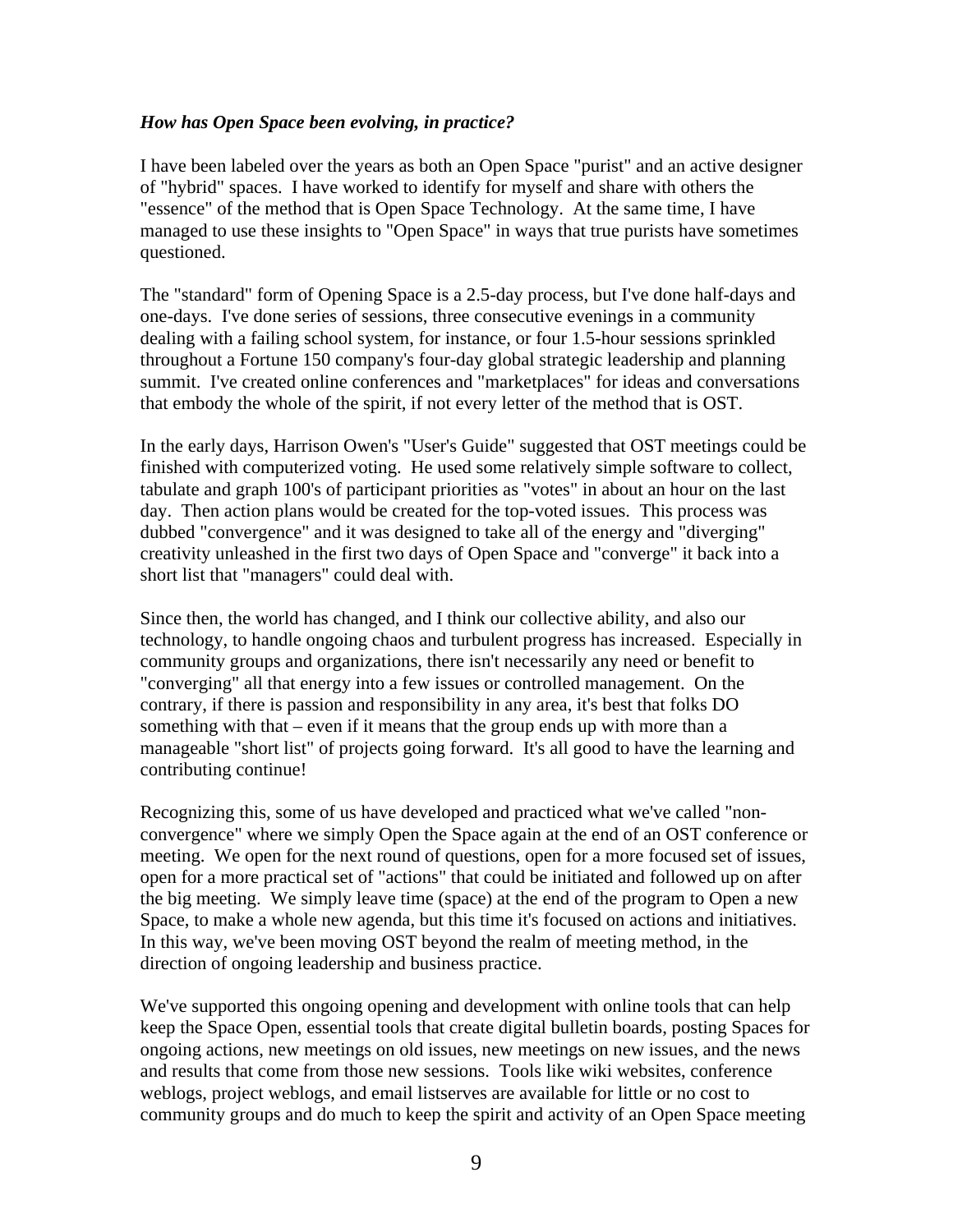alive after the "meeting" is over. There is even an online Open Space website where groups can hold web-based follow-up meetings in the digital equivalent of an Open Space conference.

Overall, I think this shifting from event or meeting methodology to ongoing organizational practice is the most important evolution over these last twenty years. We're learning that we can be this effective every day.

# *How does Open Space relate to other ways/tools for dialogue?*

The nice thing about working with and practicing the essence of Open Space is that it plays so well with other methods. I've done training/conference combinations with Appreciative Inquiry, where we used and taught both methods simultaneously. I've had discussions with colleagues about combining bits of Open Space with World Cafe designs. I know of people who are now leading processes that start as Search Conferences and Appreciative Inquiries and end with Open Spaces for action planning. Others I know use Action Learning approaches to support ongoing work and followthrough to "results" or suggest some of the principles of Dialogue when initially Opening the Space.

These combinations are usually driven by some local, community or organizational, attachment to some of these other methods, even as they also have a desire to Open some Space to do and connect more. So we need to be able to weave the existing methods and languages together with the spirit and practices of Open Space. That said, I generally find that when I add things to Open Space, I end up working harder on the one hand and not always getting more energy, action or ownership on the other. Care must always be taken, when adding things to Open Space, that we are not designing away the space for participants to take direct and personal responsibility for creating what works best for them.

It is so easy to make design decisions that impose constraints that really aren't necessary. Take the simple example of a community conference, when Open Space is considered as an alternative to a "traditional" conference. The usual design question would be should lunch be plated or buffet? But, might the meeting be held where participants can go out and buy their own, eating in small groups, getting some fresh air, choosing exactly what suits them nutritionally and financially? What about potluck where everyone brings something to share? Notice in the latter options, the conference organizers don't need to deal with money or budgets or the risk of guessing how many people will come, how much they'll eat, or what they'd prefer. Nobody needs to do extra "fundraising" to pay for it. Meanwhile, participants get a lot more food options to choose from and the organization benefits from their "ownership" of the process, i.e. nobody complains about the food!

Coming back to the various methods then, what they have in common -- what really makes them work -- is Inviting Leadership. They all work on opening the heart of what's working (and who's working), inviting people to focus on what could be done to grow more of those things (rather than attacking "problems"), and supporting anyone who is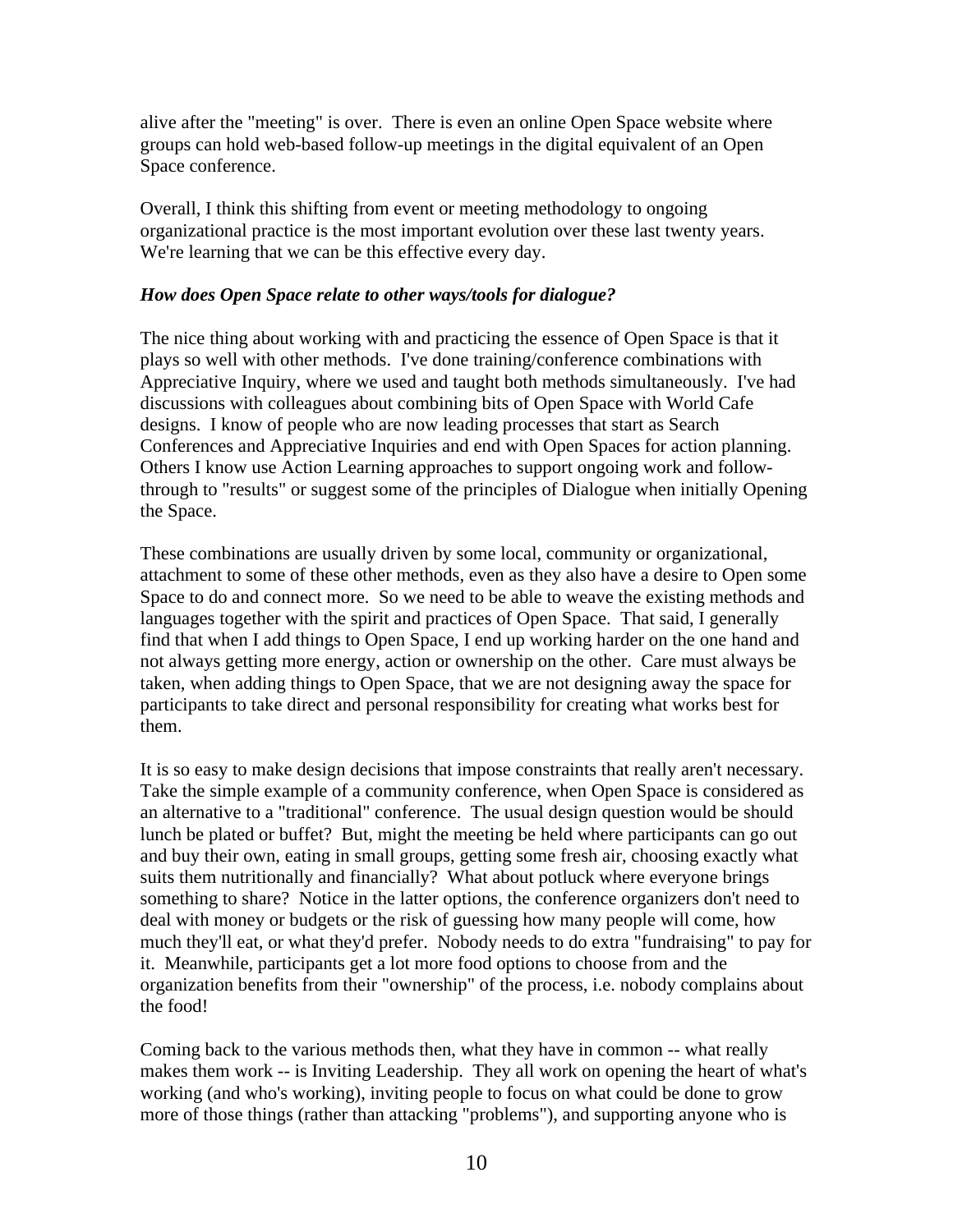willing to learn and contribute, anyone who cares and is willing to take some responsibility for doing something, to gather and work together, to make more good. Common mechanisms include open invitations, talking circles, storytelling, diversity, issues that really matter and people who really want to do something about them. The common belief or assumption is that everyone can and should be learning and contributing to making good on whatever promise they have and whatever commitments they make to others.

# *What are some challenges you face with Open Space?*

Perhaps the biggest challenge in using Open Space is getting comfortable, or helping others (organizers, sponsors, clients) to get comfortable, with the ease and relative painlessness of the whole process. So often we think that if it doesn't hurt, if we're not visibly stressed and straining, then we're not really working. We feel like we are shirking our responsibility or worry that others will think we are not pulling our weight. We have what I think is an unbalanced view, a misunderstanding of the meaning of work, but more to our point here, a misunderstanding of the work and value of opening and holding "space" for important issues to be considered and work plans to come together.

Another way to say this is that the hardest part about using Open Space is to convince others that it is real work. If I spend several days bouncing email messages back and forth among colleagues, scheduling one meeting, or even more days seeking help to find people who really care and might be persuaded to come to a meeting on a given issue, then spend even more time convincing them all to come, the total time could be days or weeks.

When I show up in an Open Space meeting with several dozen or several hundred people who share a stake in the same major issue or situation, like the future of the community or school system or company, I can post my own sub-issues and initiatives. Immediately, I find people who can help me and our meeting is scheduled, conducted and documented all in the same day.

What's more, when we're finished with our first meeting, we can announce our results to a receptive, informed, active and connected group of colleagues. If it takes weeks or months, but happens in an office, we call it "real work." If it takes only hours, but happens in a comfortable, casual environment, we often fail to recognize it as real work, real productivity.

This is the real challenge: helping people see that grinding things out (often in relative isolation) with limited effect is not the only option. It's possible to invite and get everyone working together for bigger, easier and rippling effects. The challenge is cutting through to what really works.

Open Space is one particular way -- and Inviting Leadership a more generalized view - of inviting, practicing, and embodying more and more of what works. This, in turn, lets us address the real challenges of increasing satisfaction, deepening engagement, and delivering better, faster results.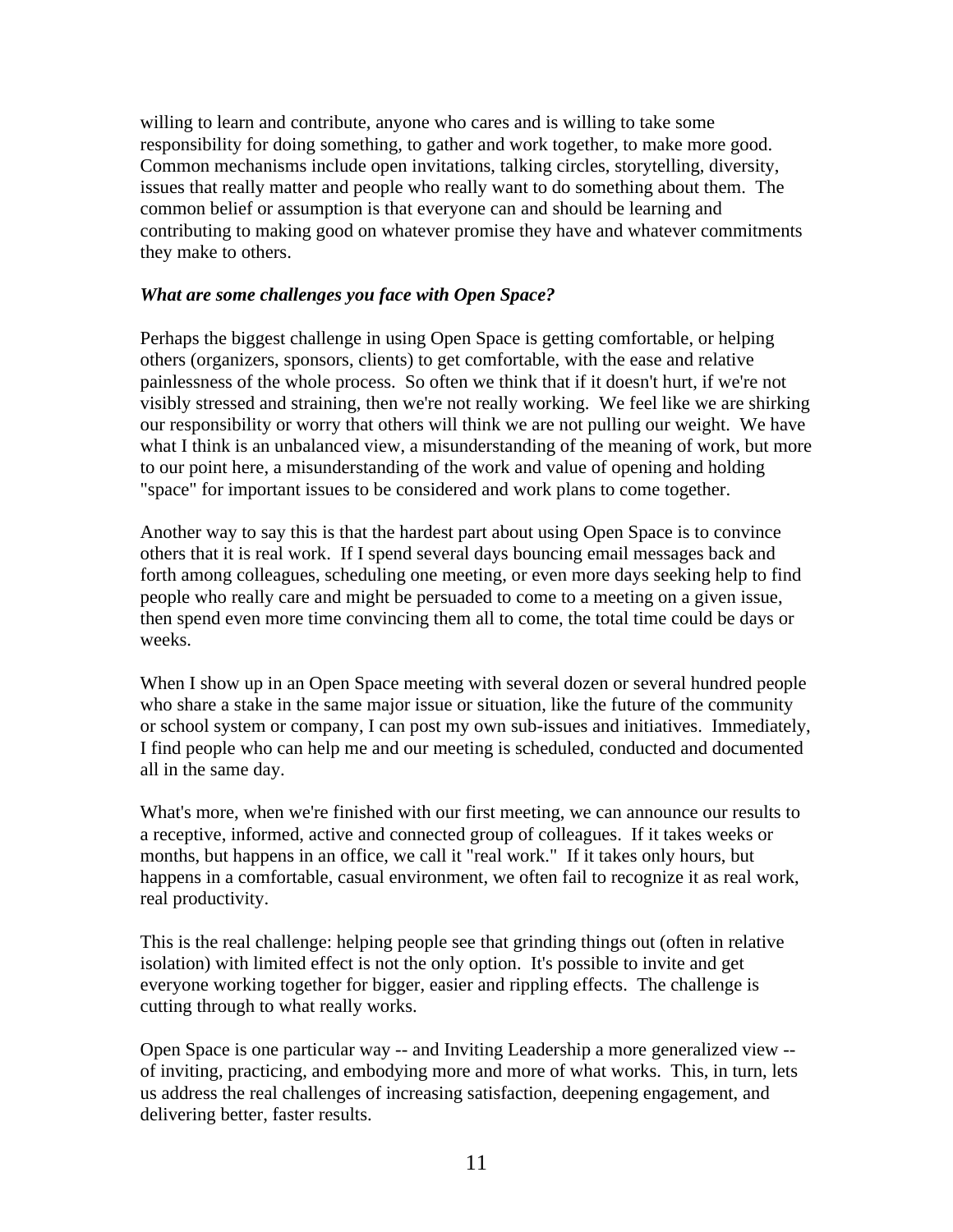# *How do we turn Open Space meetings into Inviting Leadership?*

This is the most important question of all, I think. Perhaps, the trickiest, and at the same time the simplest. It's tricky because there are so many levels, but on every level the way to keep things going to simply keep doing what we've already been doing. We keep it going, by keeping it going. So what's most important is our understanding clearly what we've actually been doing!

On the outside, we keep writing invitations. This is easy because as we keep generating notes from conversations, we keep generating news and new issues to be addressed. So we post our first results to everyone who was there, right away after the event. Then we keep the news coming, not from leaders to everyone, but from everyone to everyone.

In the Open Space meeting, we have a "community bulletin board." In day-to-day work, we might have some sort of online system, an expensive bit of software with everyone's calendar, or it might still be as simple as a bulletin board in a busy hallway or main conference room. The circle can be kept together if everyone gets a list of all participants' contact info. Reunion or follow-up meetings can be scheduled, weekly, monthly, quarterly, annually... whatever time frame fits the work.

Every follow-up meeting, large or small, starts with a declared purpose and invitation. That gets sent to people who want or need to be there. Every meeting happens at a given place and time and generates some notes to be posted and shared. This is how any first Open Space meeting works -- and keeps on working. Leaders *do* inviting as an active business practice.

#### *How does this become everyday practice?*

Well, mostly what these leaders invite *is* leadership. They invite people to take responsibility, to take the lead, on the issues and opportunities they care about personally. And, the more inviting they do, the more inviting they become. So we get more and more inviting leaders, inviting more and more leadership. Inviting leaders inviting leaders. This always reminds me of that Gandhi quote that people quote all the time now: "We must be the change we wish to see in the world."

After years of practice, dozens of "training and practice" workshops, and a good number of late-night conversations, Chris Corrigan and I have concluded that we are doing four everyday sorts of practices, and being or embodying four basic shifts, *inside of* the larger practice of *Inviting Leadership*. We now see these four practices and shifts as essential for putting an Open Space worldview to work, for good:

• Embracing Heart. This practice, what we think of as first, is about cultivating an appreciation of what's working and what makes it work, the positive core, embracing the people and their passion, skills, experiences, resources, and whatever situation(s) *we are in with them*. It's about noticing what we love and want, acknowledging all of the assets and whatever challenges we might have now, and remembering why we do what we do. The felt sense of this is practice is about vastness, expansion and depth,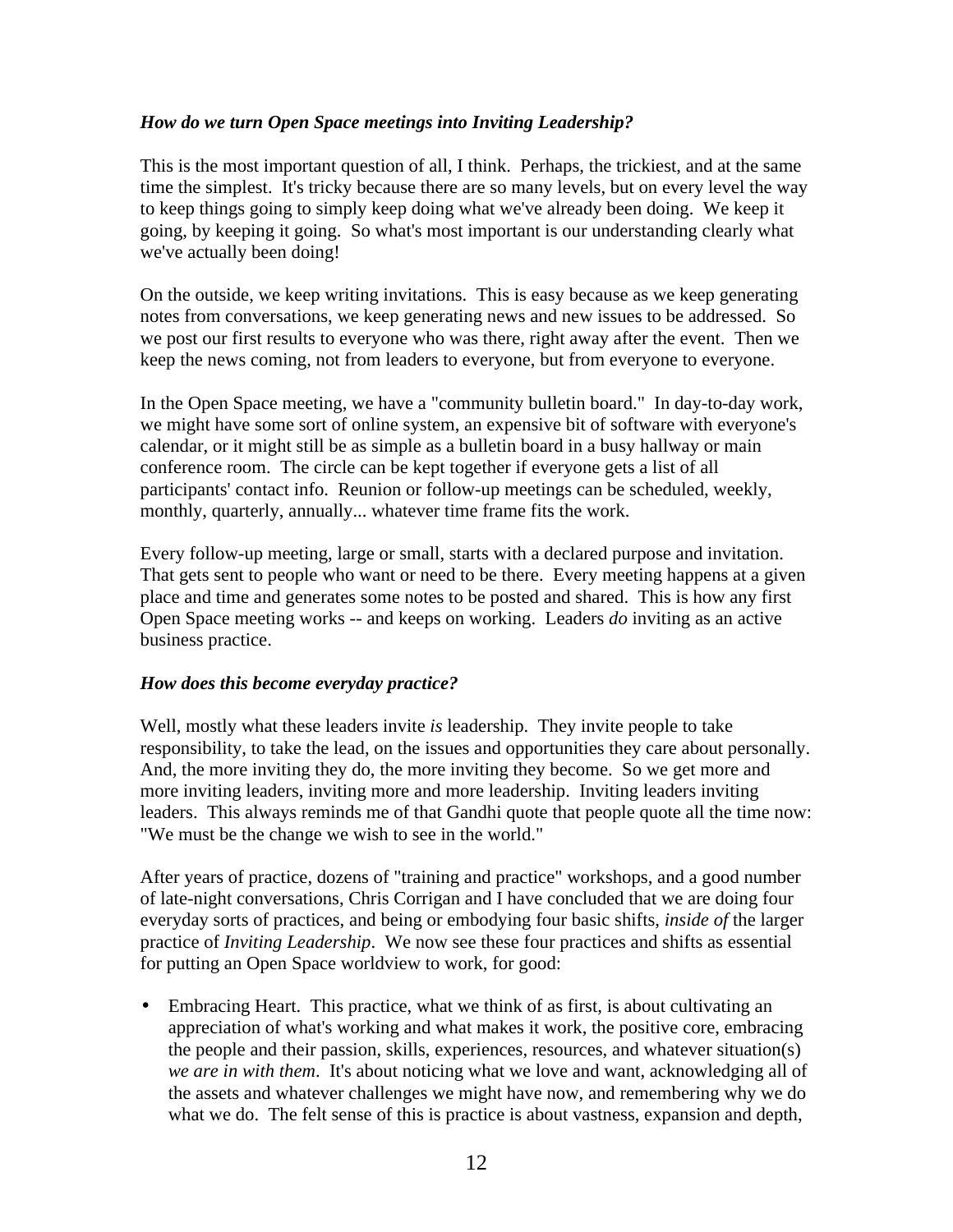and gratitude as we say, "from the bottom of our hearts." The core shift here is away from a culturally supported habit of analyzing gaps and shortfalls, to be more appreciating, taking stock of assets and opportunities, embracing current realities, wrestling with the heart of issues, engaging the hearts of who's here. This practice grows assets and resources by paying attention to them, appreciating. Caring deeply, embracing the whole, of and as, the heart of leadership and organization. The key question is: What do I/we love? What to I/we want? Our answer needs be as vast as it is deep, Embracing Heart.

- Inviting Focus. This practice is about cultivating an appetite for what's new, listening for what wants to be born next, articulating and acknowledging choice -- that people already have it and use it for themselves -- and inviting them to choose to grow more of the good we have come to appreciate. It's about inviting others to notice where we need to go next, and reminding ourselves of whatever resources or boundaries we have in getting there. The felt sense is one of narrowing focus and naming direction on the one hand, and opening to acknowledge whatever real issues and uncertainties need to be explored and addressed. Leadership vision shifts away from identifying demons, protecting against uncertainties, and providing assurances -- more in the direction of seeing openings, articulating questions, and inviting others to join them in the answering. This practice defends against what we don't know by naming and facing it openly and directly, inviting engagement. Articulating clearly, communicating as brain of organization. The key question is: What and who do I/we know? Where can I/we go? Our answer needs to articulate what is known and what is next, bounding and expanding, Inviting Focus.
- Supporting Flow. In this practice we grow and maintain structures that allow and enable movement and connection, rules and tools that help people and information mix and remix, to adapt to and address whatever new things arise, as soon as they arise. Think bulletin boards and meeting places. Weblogs and email lists. This is how we help each other, how we exchange information and resources, how we move in inviting and invited directions. The felt sense for leaders is one of holding and balancing, flexing and stretching, supporting from below rather than directing from above. The shift in leadership posture is away from our habit of problem-solving, fixing things, to be more supportive of meeting and exchange, connecting and movement. Holding dynamically, rocking and rolling as the base or foundation of organization. The key question is: How will we get where we've chosen to go? Our answer needs to maintain stability and momentum, Supporting Flow.
- Making Good. This practice is about taking action and getting results, making good on promise and promises. Promise is the appreciation, invitation(s), and support that we have received by others. Promises are those same things that we have promised to others. This practice is about making good on our pledges to each other. Making deliveries. Making it count. Measuring and documenting as we go. Making it real. Making a difference in ways that others can appreciate, so that these practices become a self-sustaining cycle. Making ripples into waves. Making a living and making peace, for ourselves and others. The felt sense of this practice is grounding, and lightness, traction and ease. Stuff gets done, without upset or waste. In short, making